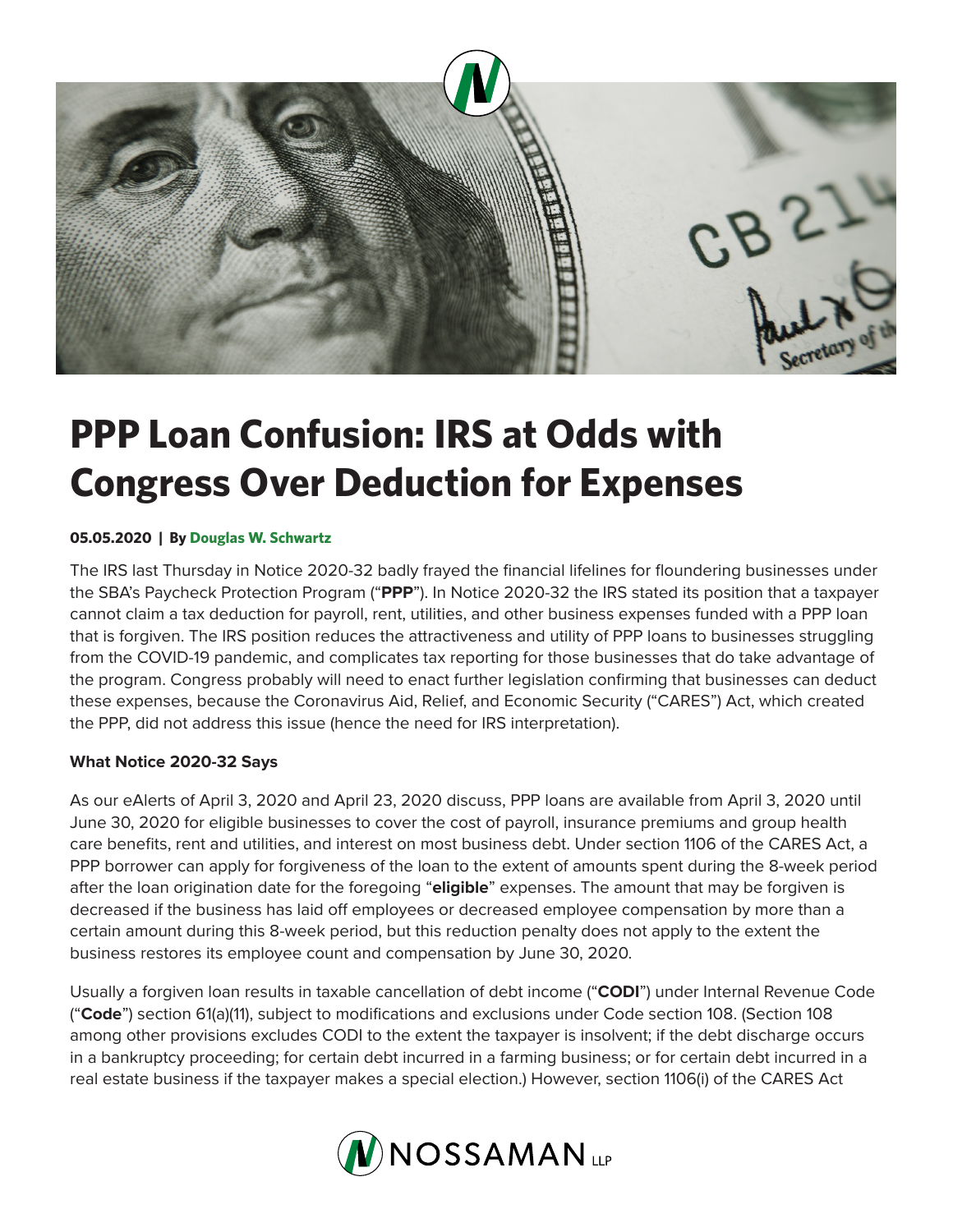provides that CODI otherwise arising from forgiveness of a PPP loan under section 1106 "shall be excluded from gross income."

As the IRS noted in Notice 2020-32, Congress in the CARES Act did not similarly address whether the eligible expenses funded by a forgiven PPP loan were deductible under Code section 162. Therefore, the IRS said, the regular deduction rules of the Code applied, including Code section 265, which denies a deduction for "[a]ny amount … which is allocable to one or more classes of income …wholly exempt from …taxes." The purpose of section 265 is to prevent a double tax benefit – *i.e*., income exempt from tax, and a deduction for expenses incurred to generate that income or funded by that income. The IRS cited regulations, case law, and rulings to the effect that Code section 265 applied not only to otherwise deductible expenses incurred for the purpose of earning or otherwise producing tax-exempt income, but also where tax exempt income was earmarked for a specific purpose and deductions were incurred in carrying out that purpose. Here, the IRS said, the express intent of the PPP loan was to enable the taxpayer to pay the eligible expenses listed in the CARES Act, and forgiveness of the loan was conditioned on the amount of eligible expenses incurred during the 8-week period following the loan origination date. This nexus between the eligible expenses and the CODI exemption for the forgiveness of the underlying PPP loan brought these expenses within the ambit of section 265, thereby denying a deduction. The IRS also cited case law outside the section 265 context to the effect that one cannot claim a deduction for an expense that is reimbursed.

## **What To Do?**

The consensus among tax professionals and commentators is that the IRS was in a bad position regardless (had it concluded that the expenses were deductible, one could have accused the IRS of stepping outside its authority by legislating to fill a statutory hole left by Congress) and that there are valid arguments both for and against its conclusion in Notice 2020-32. (The IRS position also can lead to unfair results. For example, a borrower who "breaches" the CARES Act conditions for getting a PPP loan forgiven, but gets debt forgiven otherwise and excludes the CODI under Code section 108 or simply does not pay back the PPP loan while delaying the "forgiveness" event which would trigger CODI, could be in a better tax position than the taxpayer who "follows the rules" and gets the loan forgiven under section 1106 of the CARES Act.) Oversights and ambiguities like this issue are common and not surprising given the pressure under which Congress negotiated the CARES Act to deal with the burgeoning COVID-19 pandemic. Congressional Democrats and Republicans stated Friday and over the weekend that the IRS position does not reflect their intent, but Congress probably will need to enact tax corrections legislation to reverse the IRS' position.

Pending further Congressional action – which, given the politically-charged atmosphere in Washington, could take some time – taxpayers are in a bind about how to treat eligible expenses funded by a PPP loan. Their position is particularly complicated because it is possible – particularly for a taxpayer with a fiscal year ending shortly after the date that it obtains a PPP loan – that a taxpayer may take out a PPP loan and pay the eligible expenses in one year but have the PPP loan forgiven in a later year.

Taxpayers are not bound by the IRS's position in Notice 2020-32. They may wish to claim deductions for eligible expenses funded by a PPP loan, rather than forego such deductions and then be forced to file an amended return later if the tax landscape changes so as to support deductions (through Congressional action, the IRS' reversing its position, or favorable decisions from the United States Tax Court or other judicial bodies). However, one should take a return position contrary to published IRS guidance only after thoroughly vetting with tax advisors the legal support for that position and the risks of an IRS examination.